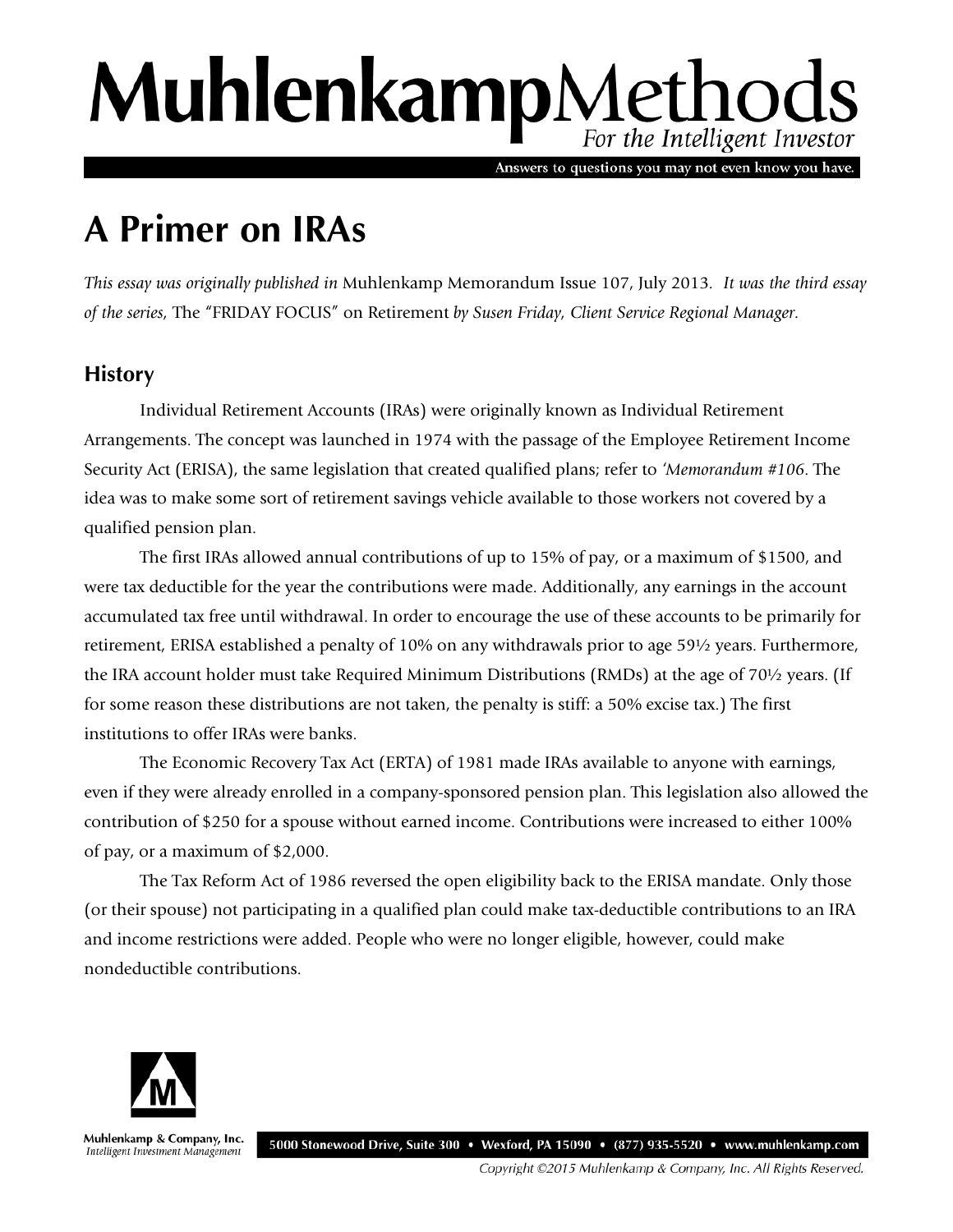The Taxpayer Relief Act of 1997 raised income limits of those covered by an employer plan and included spouses who had previously been excluded from making contributions. The biggest change, however, was the creation of the Roth IRA.

The Economic Growth and Tax Relief Reconciliation Act (EGTRRA) of 2001 not only increased the maximum contribution to both types of IRAs, but introduced catchup contributions for those age 50 years or older.

As you can see, Individual Retirement Accounts, like qualified plans, are always changing and developing.

## **Traditional IRAs**

One can make both tax-deductible and nondeductible contributions to a Traditional IRA. Sometimes a single contribution is split between the two as a result of income limits. Keep very careful records if you choose to do this as a lot of confusion can result when withdrawals are made and taxes calculated. Some monies will be taxed and some will not. I have found that a simple way of avoiding this problem is to have a standalone, separate IRA for non-deductible contributions. That way I know that only the earnings portion of withdrawals from that particular account will be taxed, not the contributions portion.

The Traditional IRA has also become the depository of qualified plan distributions. Regardless of whether a participant retires or leaves a company for reasons other than retirement, a Traditional IRA provides a place where they can deposit their proceeds which can continue to grow tax deferred.

Plan assets can be "rolled over" to an IRA by one of two ways:

1. The participant can receive a check and deposit it into an IRA within 60 days before the IRS considers it a taxable distribution. At this point, the plan is required to withhold 20% for taxes. 2. Have the plan roll the assets directly into an established IRA account. (This direct method is by far the cleanest way of transferring assets without worrying if the 60-day time limit will be met.)

A Traditional IRA is also a way to pass along tax-deferred assets to beneficiaries for generations (as long as the account is not needed to pay an estate tax). This is one of the most important reasons to



Muhlenkamp & Company, Inc. Intelligent Investment Management

5000 Stonewood Drive, Suite 300 • Wexford, PA 15090 • (877) 935-5520 • www.muhlenkamp.com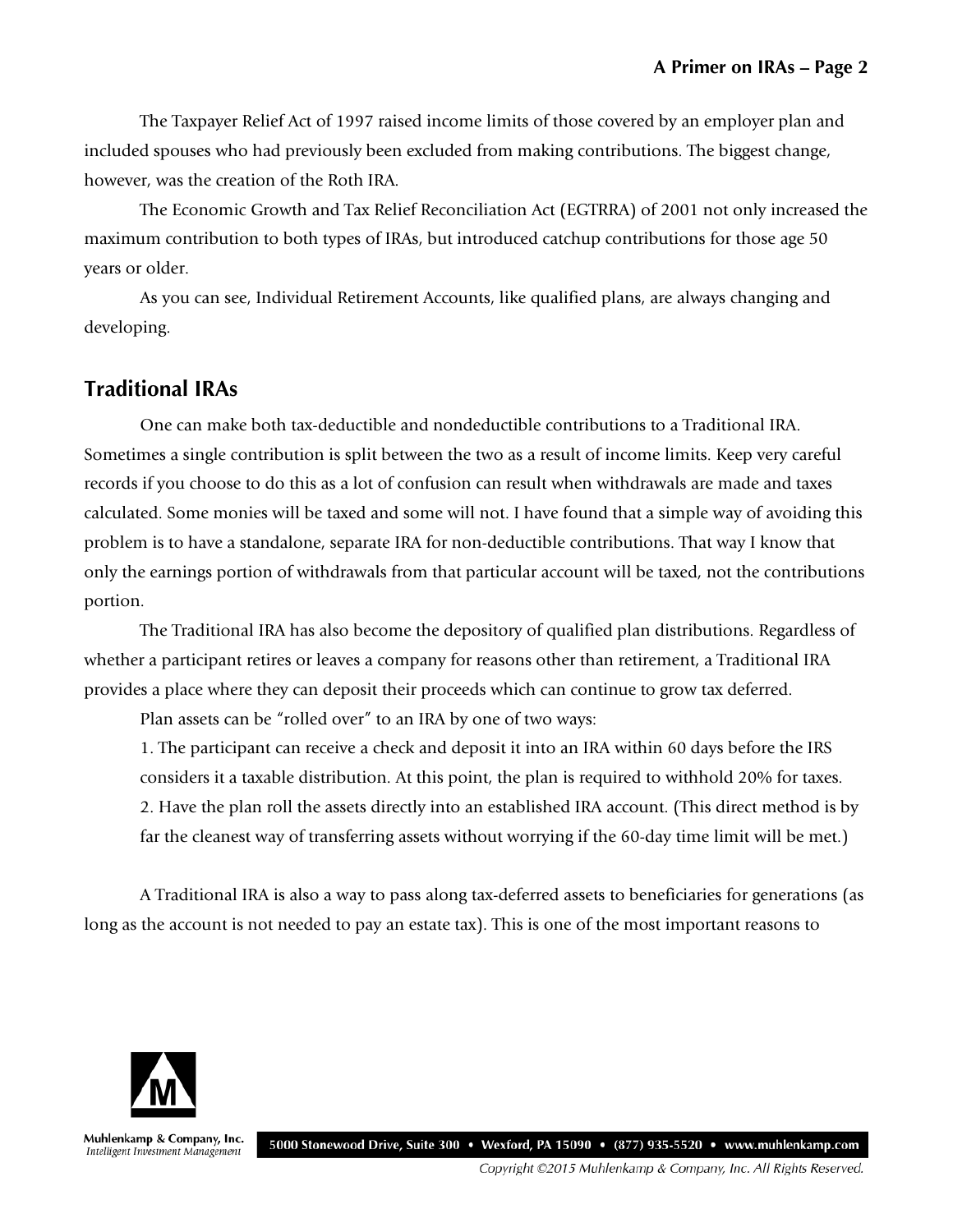review and revise the beneficiaries on the account regularly. Following the death of the account owner, the rules are different for spouse and non-spouse beneficiaries:

1. If the beneficiary is the spouse, they can re-title the account as their own, roll it into an alreadyestablished IRA or other qualified plan, or consider themselves a beneficiary. Note: If the spouse is treated as a beneficiary, RMDs will begin by December 31 of the calendar year in which the account owner (i.e. the deceased) turned 70½.

2. If the beneficiary is not the spouse, he/she cannot treat it as their own, so they are unable to make any additional contributions to the account or roll any amounts into or out of the account. The account must be re-titled to read John Doe, Deceased (date of death) IRA F/B/O (for benefit of) Charles Doe, Beneficiary. The first RMD must be taken by December 31 in the year following the death. Subsequent RMDs will be based on the life expectancy of the beneficiary.

#### **Roth IRAs**

Contributions to Roth IRAs consist of after-tax monies; they grow tax free and are not taxed at distribution. A Roth IRA is well suited for individuals who think their taxes will be higher when they retire, or would prefer having a piece of their retirement funds distributed to them tax free.

There are limits on modified adjusted gross income (MAGI), above which one is not eligible to contribute to a Roth IRA. While the MAGI limit can change from year to year, Roth IRAs have the same contribution and catch-up rules as Traditional IRAs. Note: If one contributes to both types of IRAs, the overall limit applies. For 2013, both accounts would have to total \$5500 in any combination; \$6500 if you are 50 or older.

While RMDs do not apply to Roth IRAs, there are certain rules for distributions:

1. At age 59½, a qualified distribution can be made after five years have elapsed since the first contribution to the account.

2. A qualified distribution can be made as the result of disability.

3. A qualified distribution can be made to a beneficiary after the account holder's death. When an account holder dies and the beneficiary is the spouse, the spouse can combine it with another Roth IRA and treat it as their own. If the beneficiary is not a spouse, the inherited Roth IRA can be distributed tax free in one of two ways:

• The entire amount can be distributed over a period of five years ending December 31 of the fifth year.



Muhlenkamp & Company, Inc. Intelligent Investment Management

5000 Stonewood Drive, Suite 300 • Wexford, PA 15090 • (877) 935-5520 • www.muhlenkamp.com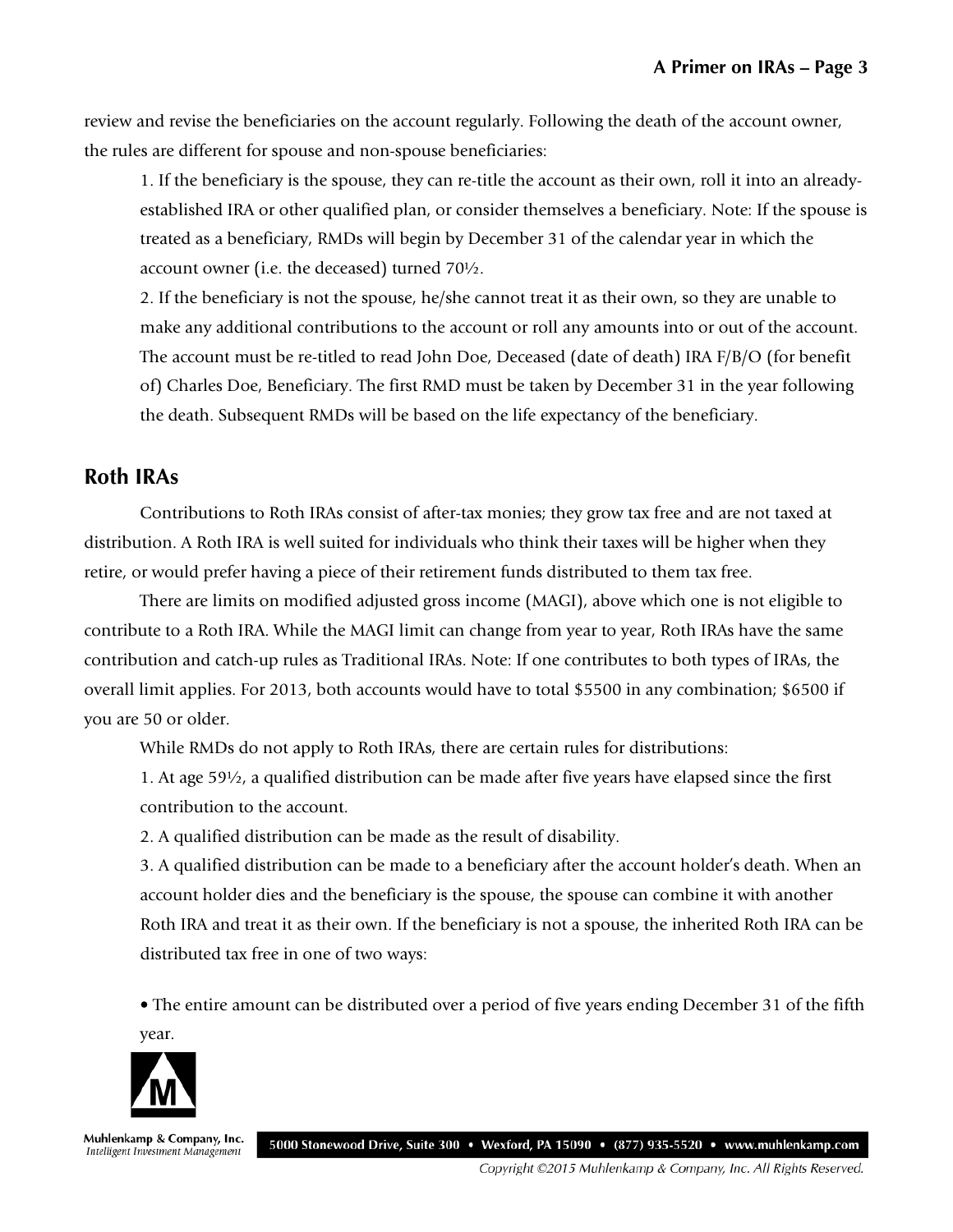• Take RMDs based on the beneficiary's life expectancy. (The beneficiary can, in turn, pass it on to another beneficiary, making it a great way of providing untaxed benefits to several generations.)

Traditional IRAs or 401(k) distributions can be converted to a Roth IRA. When tax deductible contributions or earnings are converted, the amount is added to the account holder's gross income and taxed accordingly. In order to minimize the tax, a conversion can be done over a period of several years. We suggest meeting with a tax professional prior to doing a conversion to make sure it is in the account holder's best interest. Note: Roth 401(k) accounts can be rolled into an established or new Roth IRA, but special rules apply.

#### **Conclusion**

IRAs are a very important tool in saving for retirement. They are a great way to encourage young people with a part-time job to get in the habit of putting some money away for retirement. In general, anyone with earned income can open an IRA account. Note: Some institutions impose age restrictions.

As with qualified plans, they are a dynamic creation where rules, eligibility limits, and contribution limits can change with new legislation.

More detailed information regarding IRAs can be found in IRS Publication 590 available at [www.irs.gov.](http://www.irs.gov/) If you have any specific questions regarding IRA accounts, please feel free to contact our Client Service Department at (877) 935-5520 extension 4.

# **2013 IRA Contributions**

Traditional and Roth IRA contribution limits for 2013 are the lesser of \$5,500 (\$6,500 if you are age 50 years or older), or 100% of your earned income.

# **Traditional IRA MAGI Limits**

Individuals filing as single or head of household who are covered by a retirement plan at work may deduct contributions to a Traditional IRA:

• Fully—if their Modified Adjusted Gross Income (MAGI) is less than \$59,000; (\$95,000 if filing a joint return); or

• Partially—if their MAGI is between \$59,000 and \$69,000; (\$95,000 and \$115,000, if filing a joint return).



Muhlenkamp & Company, Inc. Intelligent Investment Management

5000 Stonewood Drive, Suite 300 • Wexford, PA 15090 • (877) 935-5520 • www.muhlenkamp.com